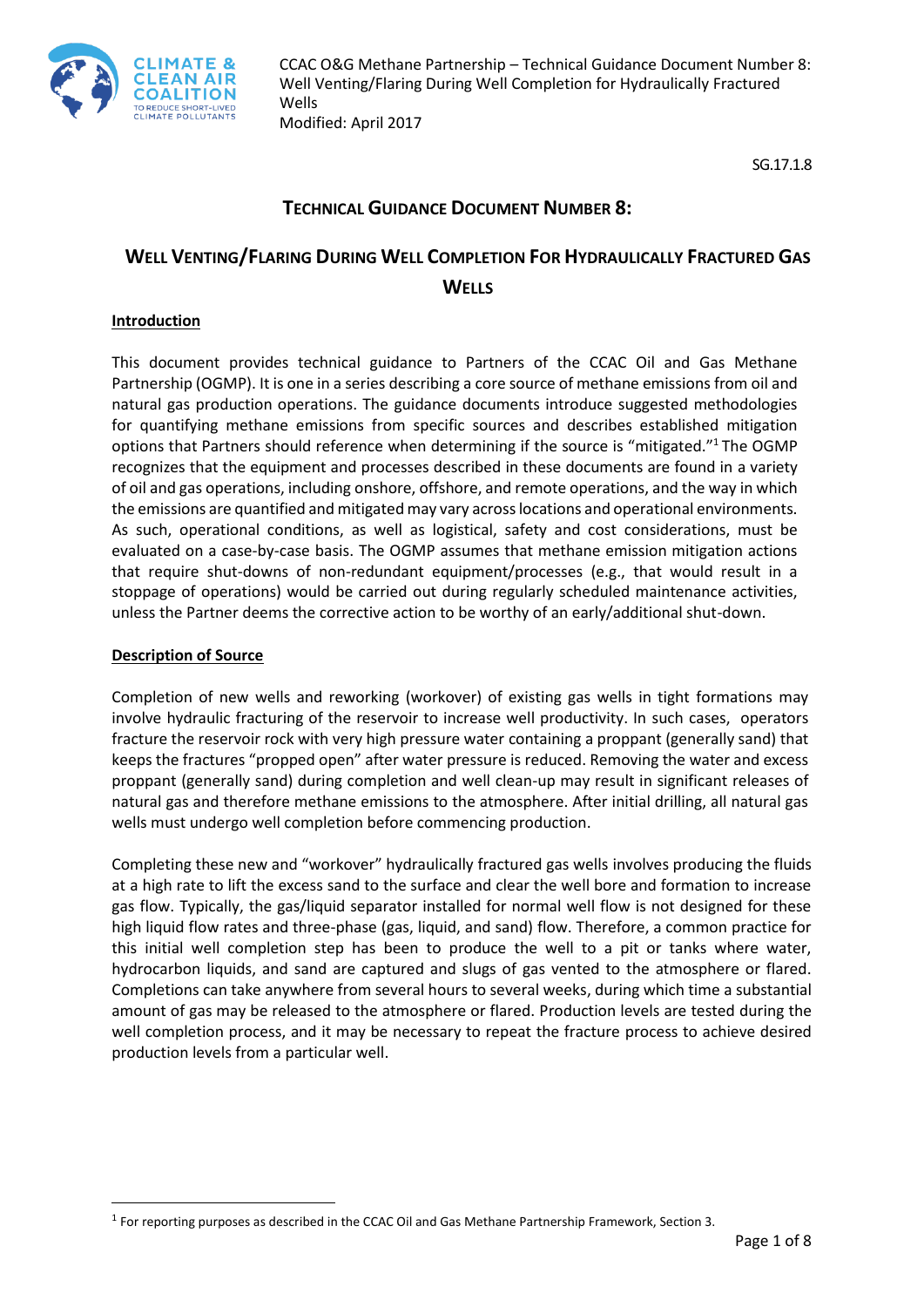

In the U.S. Code of Federal Regulations (CFR), 40 CFR Part 98.6<sup>2</sup> describes a well completion as the following: "Well completions means the process that allows for the flow of petroleum or natural gas from newly drilled wells to expel drilling and reservoir fluids and test the reservoir flow characteristics, steps which may vent produced gas to the atmosphere via an open pit or tank. Well completion also involves connecting the well bore to the reservoir, which may include treating the formation or installing tubing, packer(s), or lifting equipment, steps that do not significantly vent natural gas to the atmosphere. This process may also include high-rate flowback of injected gas, water, oil, and proppant used to fracture or re-fracture and prop open new fractures in existing lower permeability gas reservoirs, steps that may vent large quantities of produced gas to the atmosphere*."*

Conventional wells typically do not require production stimulation due to the well-defined permeable and porous formations in conventional gas reservoirs. However, industry reports that hydraulic fracturing is also performed in some conventional gas reservoirs as well.<sup>3</sup>

Completions and workovers for hydraulically fractured well may be configured in a variety of ways, as shown in Table 8.1.

## **Table 8.1: Configurations for Well Venting/Flaring during Well Completions for Hydraulically Fractured Gas Wells**

| Configuration                                                                                                                                                                                                                                                                                                                           | <b>Mitigated or Unmitigated</b>                                                                |
|-----------------------------------------------------------------------------------------------------------------------------------------------------------------------------------------------------------------------------------------------------------------------------------------------------------------------------------------|------------------------------------------------------------------------------------------------|
| During completion of hydraulically fractured gas well, well is<br>produced to a pit or tanks where water, hydrocarbon liquids, and<br>sand are captured and slugs of gas vented to the atmosphere.<br>Exhibit A                                                                                                                         | Unmitigated                                                                                    |
| During completion of hydraulically fractured gas well, reduced<br>emission (green) completion is implemented, using speciality flow-<br>back equipment if necessary, and flowback gas is routed to sales<br>or flare as soon as feasible (e.g., gas content of flowback is<br>sufficient) rather than vent to the atmosphere. Exhibit B | Mitigated (if confirmed to be<br>functioning with low or no<br>methane emissions) <sup>A</sup> |

<sup>A</sup> Partner companies are requested to internally confirm proper functioning of mitigation technology, and reporting that a source is mitigated implies that this check has been done. "Low" methane emissions is defined as being consistent with "expected emissions levels if mitigation option is in place and functioning properly (e.g., flare is not extinguished, only non-combustible gas is vented, etc.)."

Partners should quantify and evaluate for mitigation any of the configurations above that are not identified as "mitigated" for methane emissions, per the sections below. It should be noted that, even in the "mitigated" situations described above, Partners should evaluate the system to ensure that it is not malfunctioning in some way resulting in higher methane emission levels (e.g., a flare has blown out, venting system is malfunctioning, only non-combustible gas with too high concentration of nitrogen and/or carbon dioxide is vented rather than flared or produced to a sales line, etc.).

## **Quantification Methodology**

 $\overline{\phantom{a}}$ 

It is recommended that one or more of the following methodologies be used to quantify volumetric methane emissions from venting during each well completions of hydraulically fractured wells. In principle, direct

<sup>&</sup>lt;sup>2</sup> "Mandatory Greenhouse Gas Reporting - Subpart A - General Provisions. §98.6 Definitions." [http://www.ecfr.gov/cgi-bin/text](http://www.ecfr.gov/cgi-bin/text-idx?tpl=/ecfrbrowse/Title40/40cfr98_main_02.tpl)[idx?tpl=/ecfrbrowse/Title40/40cfr98\\_main\\_02.tpl.](http://www.ecfr.gov/cgi-bin/text-idx?tpl=/ecfrbrowse/Title40/40cfr98_main_02.tpl)

 $3$  Natural Gas STAR Technical Document "Reduced Emissions Completions for Hydraulically Fractured Natural Gas Wells." https://www.epa.gov/sites/production/files/2016-06/documents/reduced\_emissions\_completions.pdf.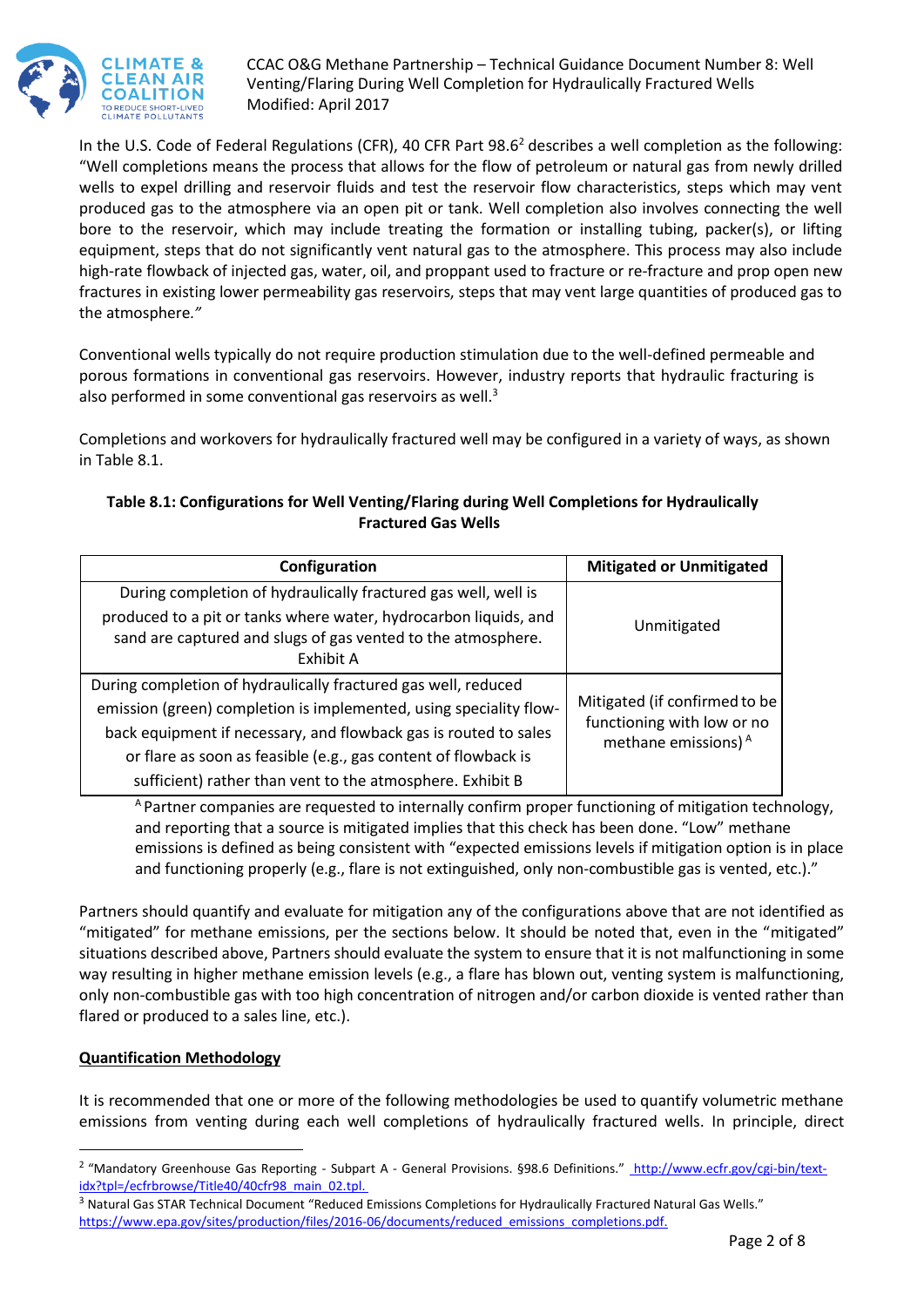

measurement can be considered as the most accurate method for quantifying methane emissions<sup>4</sup>. Where a sound basis is in place, measurement can contribute to greater certainty on emissions levels and economic costs and benefits (i.e., value of gas saved). As such, measurement is highly encouraged whenever it is possible to establish this basis. These measurements and calculations can give a flow rate for whole gas that is then converted to methane emissions using the methane content of the gas being vented, and then extrapolated for the duration of the completion. An annual volume of methane emissions is calculated by multiplying the measured methane emissions flow rate by the annual number of completions and workovers for a well. An alternative quantification methodology is provided for situations in which direct measurement is not feasible.

The CCAC OGMP recommends partner companies to use one of the following methodologies to assure the consistent quantification of emissions and the comparable evaluation of mitigation options. Individual companies may choose an alternative quantification methodology if judged to be similar or more accurate by the company, in which case the alternative methodology shall be documented and explained in the Annual Report.

- Direct Measurement and Calculation Methodology: Partners can quantify methane emissions from venting during well completion for hydraulically fractured wells using direct measurement and engineering calculations using existing quantification methodologies, such as the one shown in 40 CFR Part 98.233 (g) (Subpart W of the Mandatory GHG Reporting Rule).<sup>5</sup> If the produced gas is directed to a storage tank or a three-phase separator, Partners can measure the flowback rate at the vent stack of either unit using a recording flow meter. Recommended measurement tools include the following:
	- Vane Anemometer.
	- Hotwire Anemometer.
	- Turbine meter.
	- Orifice meter.

For more details regarding each measurement tools recommended above, including applicability and measurement methods, please refer to Appendix A.

Since the flowback rate is not consistent throughout the duration of the flowback, Partners should calculate the total flowback volume from the recorded flowback rates and use the equation below to estimate emissions. In the case where the flowback process is not continuous, Partners should add all the recorded flowback volumes to determine the overall flowback volume, deducting any amount of  $CO<sub>2</sub>$  or N<sub>2</sub> injected into the reservoir during the energized fracture job. This calculation methodology is shown in the following equation.

$$
E_{s,n}=\left[ FV_{s, p}-EnF_{s, p}\right]
$$

## Where:

l

 $E_{s,n}$  = Annual volumetric total gas emissions in cubic feet at standard conditions from gas well venting during completions or workovers following hydraulic fracturing for a well.

 $FV_{s,p}$  = ……

<sup>&</sup>lt;sup>4</sup> Measurements should be conducted with appropriately calibrated instruments and per the manufacturer instructions for conducting measurements. Measurements should also be conducted under different operating conditions, to the extent that those can affect emissions levels. Guidance on instrument use can be found in the Appendix A to the Technical Guidance Documents. Where companies seek to generate Emission Factors for their operations, direct measurement should be based on a statistically sound number of measurements and gas analyses to understand the content of methane and other valuable hydrocarbons.

<sup>5</sup> Mandatory Greenhouse Gas Reporting – Subpart W – Petroleum and Natural Gas Systems - Section 98.233 Calculating GHG Emissions. 40 CFR 98.233(g). <http://www.ecfr.gov/cgi-bin/text>[-](http://www.ecfr.gov/cgi-bin/text-idx?SID=9db68a97576bb01eea9073c37d6f0e90&node=40:21.0.1.1.3.23&rgn=div6)

[idx?SID=9db68a97576bb01eea9073c37d6f0e90&node=40:21.0.1.1.3.23&rgn=div6](http://www.ecfr.gov/cgi-bin/text-idx?SID=9db68a97576bb01eea9073c37d6f0e90&node=40:21.0.1.1.3.23&rgn=div6).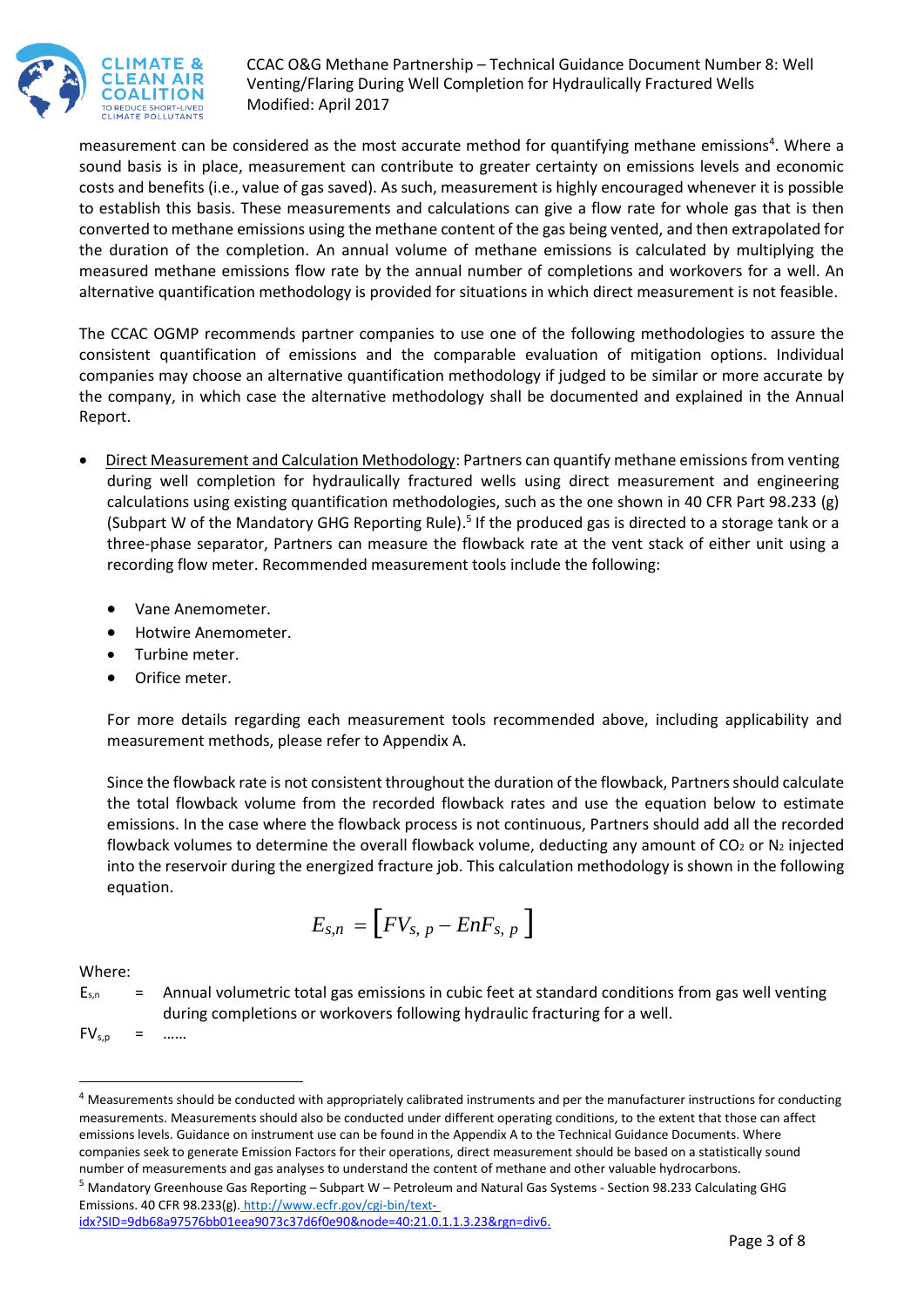

- EnF<sub>s,p</sub> = Volume of CO<sub>2</sub> or N<sub>2</sub> injected gas in cubic feet at standard conditions that was injected into the reservoir during an energized fracture job for the well. If the fracture process did not inject gas into the reservoir or the injected gas is  $CO<sub>2</sub>$ , then EnF<sub>s,p</sub> is 0.
- Emission Factor Approach: Partners can estimate methane emissions from well venting during well completions for hydraulically fractured wells using the emissions factors shown in Table 8.2 at the end of this document. To quantify emissions, Partners should multiply the emission factor with the number of completions of each type.

## **Mitigation Option - Conduct reduced emission (green) completions, using speciality flowback equipment if necessary, and route flowback gas to sales or flare rather than vent.**

Reduced emission completions (RECs) are a successful established methane reduction technology, in which operators use specialty flowback equipment and route completion flowback gas to a sales line or flare rather than venting to the atmosphere. For RECs, operators install portable equipment during the final stage of a well completion that is particularly designed and sized for the initial production (essentially the high flowback) rate of water, sand, and gas. The objective of the technology is to capture and deliver gas to the sales line or flare rather than venting it.

Produced gas often needs additional treatment to remove any solids and water for the gas to be considered pipeline quality. The treatment process includes passing the produced gas through sand traps, plug catchers, dehydrators, and three-phase separators to remove finer solids, large solids such as drill cuttings, water, and condensate, respectively. Partners can conduct the dehydration step using a permanent glycol dehydration unit or a portable glycol or desiccant dehydrator. The condensate (i.e., liquid hydrocarbons) recovered during the three-phase separation may be sold for additional revenue.

The specialty portable equipment used during RECs is required solely during the final stage of a well completion and can be transferred to another well site upon completion. Additional temporary piping may need to be installed for connections. A gas producer might find it economical for a basin with high drilling activity to build its own REC skid. On the other hand, Partners that have used third-party providers to perform RECs find it most beneficial to combine the scheduling of completions with the annual drilling program. Note that some Partners have reported installing permanent equipment that is oversized to handle the initial flowback and that then remains onsite to handle the normal operations from the well.

## *Operational Considerations*

The mitigation option for this emission source, namely RECs, is appropriate only for gas wells that undergo well completions using hydraulic fracturing. Additionally, for capturing and delivering gas to the sales line, as opposed to flaring, the system should already have a sales line in place.

When installing the portable equipment, the piping configuration is critical, as the high-velocity water and sand can erode holes in steel pipe elbows, creating "washouts" with water, sand, hydrocarbon liquids, and gas in unmitigated flows to the pad. Along with piping, Partners might consider installing additional equipment for treating produced gas to remove impurities for the gas to be considered pipeline quality.

#### *Methane Emission Reduction Estimate*

The amount of methane emissions that can be reduced using RECs varies widely based on reservoir characteristics and other parameters, including length of completion, number of fractured zones, pressure, gas composition, and fracturing technology/technique. "Energized" fractures, in which inert gases such as nitrogen or carbon dioxide are injected with the initial water, have a flowback composition that cannot initially be directed to a gas sales line. Some reservoirs are so low pressure that the flowback would be too slow and inefficient to be directed through the REC equipment. In these cases or malfunction of the REC equipment (plugging), some of the flowback gas should be directed to a flare or combustion device if feasible, which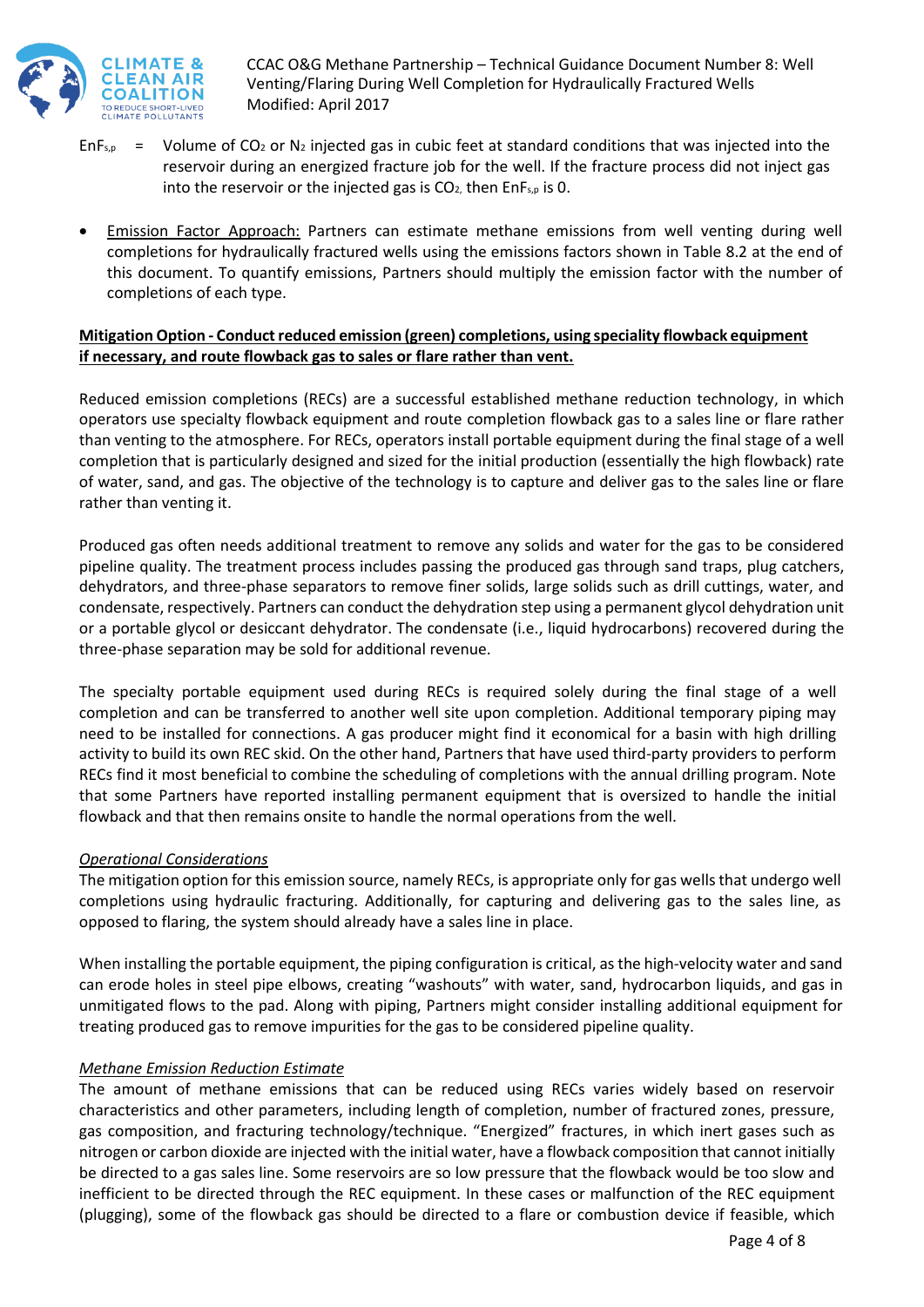

generally achieves greater than 95 percent reduction in methane emissions compared to venting the gas.<sup>6</sup>

#### *Economic Considerations*

The incremental costs of performing an REC are estimated to be from \$800 to \$7,500 per day and well completion flowback lasts approximately three to 10 days.<sup>7</sup> This cost range represents the incremental cost of performing a REC over a traditional completion, when the gas is typically vented or combusted because of no REC equipment. The low end of the cost range (\$800/day) represents completions and workovers where key pieces of equipment to perform the REC (e.g., a dehydrator or three-phase separator) are already onsite and are of suitable design and capacity to use during flowback. The high end of the cost range (\$7,500/day) represents situations where key pieces of equipment to perform the REC are temporarily brought on site and then relocated after the completion or workover. The cost of the equipment depends on the number of days of flowback, the initial production rate, and the availability of treatment equipment such as a permanent glycol dehydration unit.

The total cost per well was assessed based on an average of daily cost and the number of days per completion. The average incremental cost is \$4,150 per day and the average completion lasts seven days.<sup>8</sup> Based on these averages, the overall incremental cost is \$29,000 per well for a REC versus an unmitigated completion.<sup>9</sup> Partners should include an additional \$700 to account for transporting and placing equipment, giving a total incremental cost of \$29,700 per well.<sup>10</sup> RECs are considered one-time events per well. Therefore, annual costs can be conservatively assumed to be the same as capital costs.

The amount of gas that can be recovered from RECs varies widely based on several different variables (i.e., reservoir pressure, production rate, amount of fluids lifted, and total completion time). The savings associated with the additional gas captured to the sales line can be estimated based on a natural gas value of \$3/MMBtu. It can be assumed that all gas captured will be included as sales gas. As a result, assuming that 90 percent of the gas that was previously vented to the atmosphere is captured and sold, this equals a total recovery of 8,260 Mcf (234 thousand scm) $^{11}$  of natural gas per hydraulically fractured completion or workover. The estimated value of the recovered natural gas for an example natural gas well with hydraulic fracturing is approximately \$24,780. In addition, RECs typically recover an estimated average of 34 barrels of condensate per completion or workover.<sup>12</sup> The recovered condensate is valued at about \$2,400 (assuming a condensate value of \$70 per barrel<sup>13</sup>), which brings total savings to \$27,180 per well. When considering these savings, the net cost for this REC (completion or workover) example is now \$2,520 per well. For these average economics of a process with a wide range of gas and condensate recoveries, approximately half the applications will have positive economics.

 $\overline{a}$ 

 $10$  Ibid.

<sup>6</sup> U.S. EPA. "Oil and Natural Gas Sector: Standards of Performance for Crude Oil and Natural Gas Production, Transmission, and Distribution." *Background Technical Support Document for Proposed Standards*. https://www.epa.gov/controlling-air-pollution-oiland-natural-gas-industry.

<sup>7</sup> Ibid.

<sup>&</sup>lt;sup>8</sup> Ibid

<sup>&</sup>lt;sup>9</sup> Ibid.

 $11$  Ibid.

 $12$  Ibid.

 $13$  Ibid.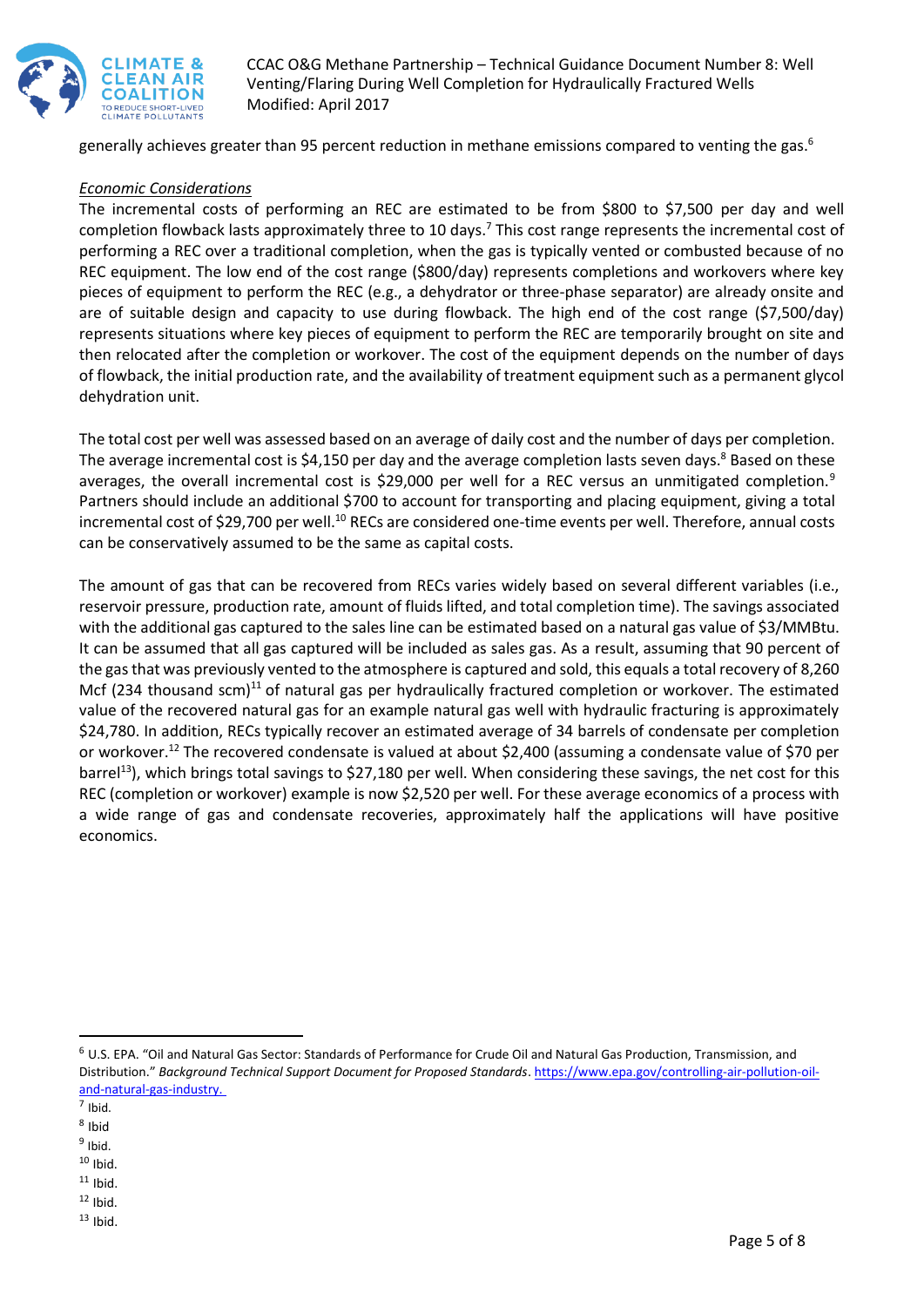

## **Emission Factors**

#### **Table 8.2: Default Emission Factors for Well Completions of Hydraulically Fractured Wells<sup>A</sup>**

| <b>Source</b><br>(scm/completion)                                                             | <b>Methane Emissions Factor<sup>14</sup></b> |           |
|-----------------------------------------------------------------------------------------------|----------------------------------------------|-----------|
|                                                                                               | (scf/completion)                             |           |
| Hydraulically fractured gas well<br>completions and workovers with<br>venting only            | 60,287                                       | 2,128,764 |
| Hydraulically fractured gas well<br>completions and workovers with<br>flaring only            | 7,352                                        | 259,605   |
| Hydraulically fractured gas well<br>completions and workovers with<br><b>RECs</b>             | 4,411                                        | 155,763   |
| Hydraulically fractured gas well<br>completions and workovers with<br><b>RECs and flaring</b> | 8,822                                        | 311,527   |

<sup>A</sup> The emission factors presented were developed using data from hydraulically fractured gas wells in the United States, where the use of RECs is well established. The factors apply to only onshore gas wells.

 $\overline{a}$ 

<sup>14</sup> EPA. 2014. Inventory of U.S. Greenhouse Gas Emissions and Sinks 1990-2012. http://www.epa.gov/climatechange/ghgemissions/usinventoryreport.html.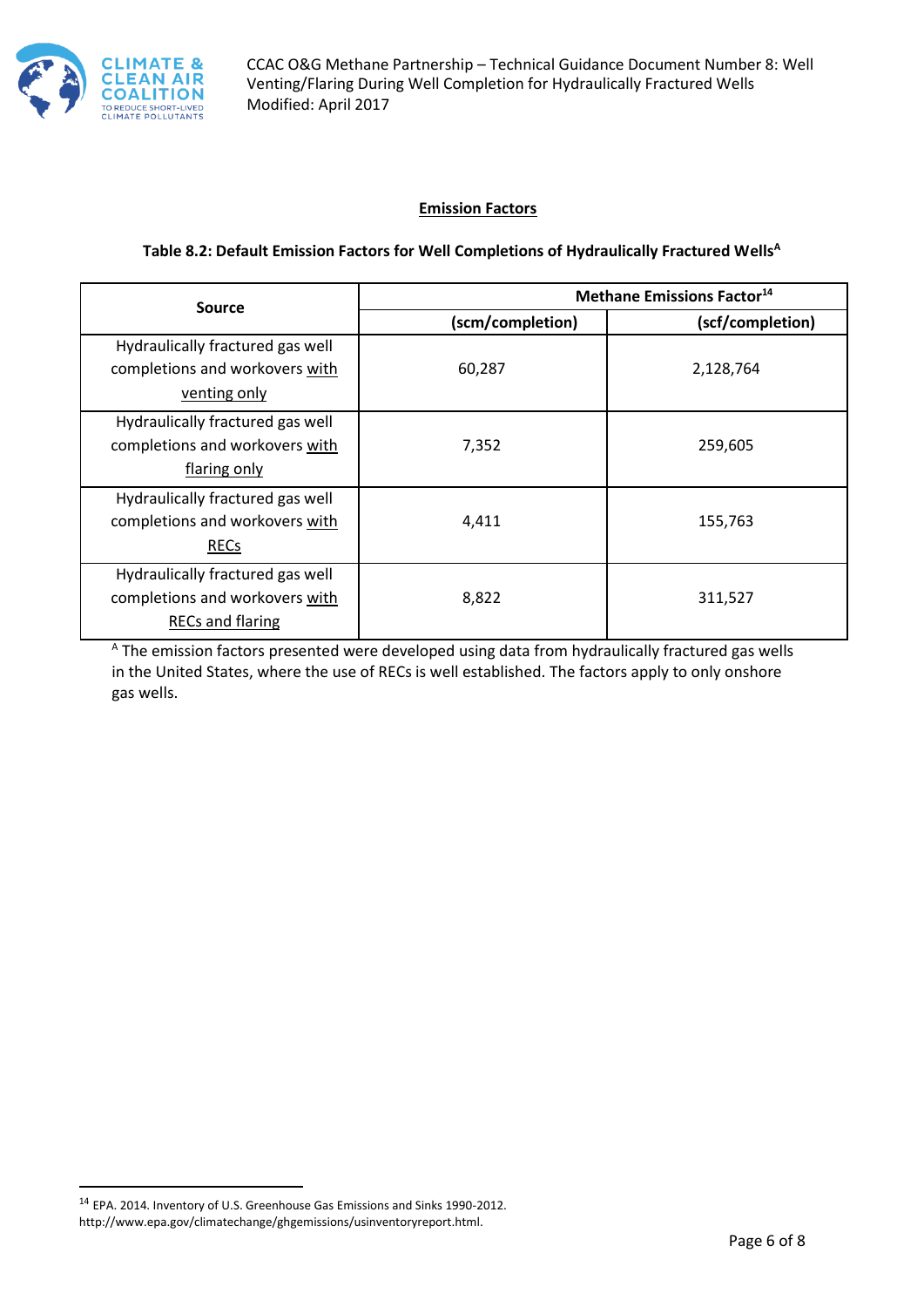

 $\overline{\phantom{a}}$ 

CCAC O&G Methane Partnership – Technical Guidance Document Number 8: Well Venting/Flaring During Well Completion for Hydraulically Fractured Wells Modified: April 2017

## **Exhibit A – Post Hydraulic Fracture Backflow to an Open Tank or Pit15,16**



<sup>15</sup> [Natural Gas STAR Producers Technology Transfer Workshop, Vernal, Utah, March 23, 2010: photo during field trip to hydraulic](http://twk.pm/nnlpohn8k9)  [fracture operation](http://twk.pm/nnlpohn8k9)

<sup>16</sup> Producer Technology Transfer Workshop, [Vernal, Utah, March 23, 2010: "Process Optimization Review," presentation by Newfield](http://twk.pm/dx949pwqq3)  [Exploration Company](http://twk.pm/dx949pwqq3)